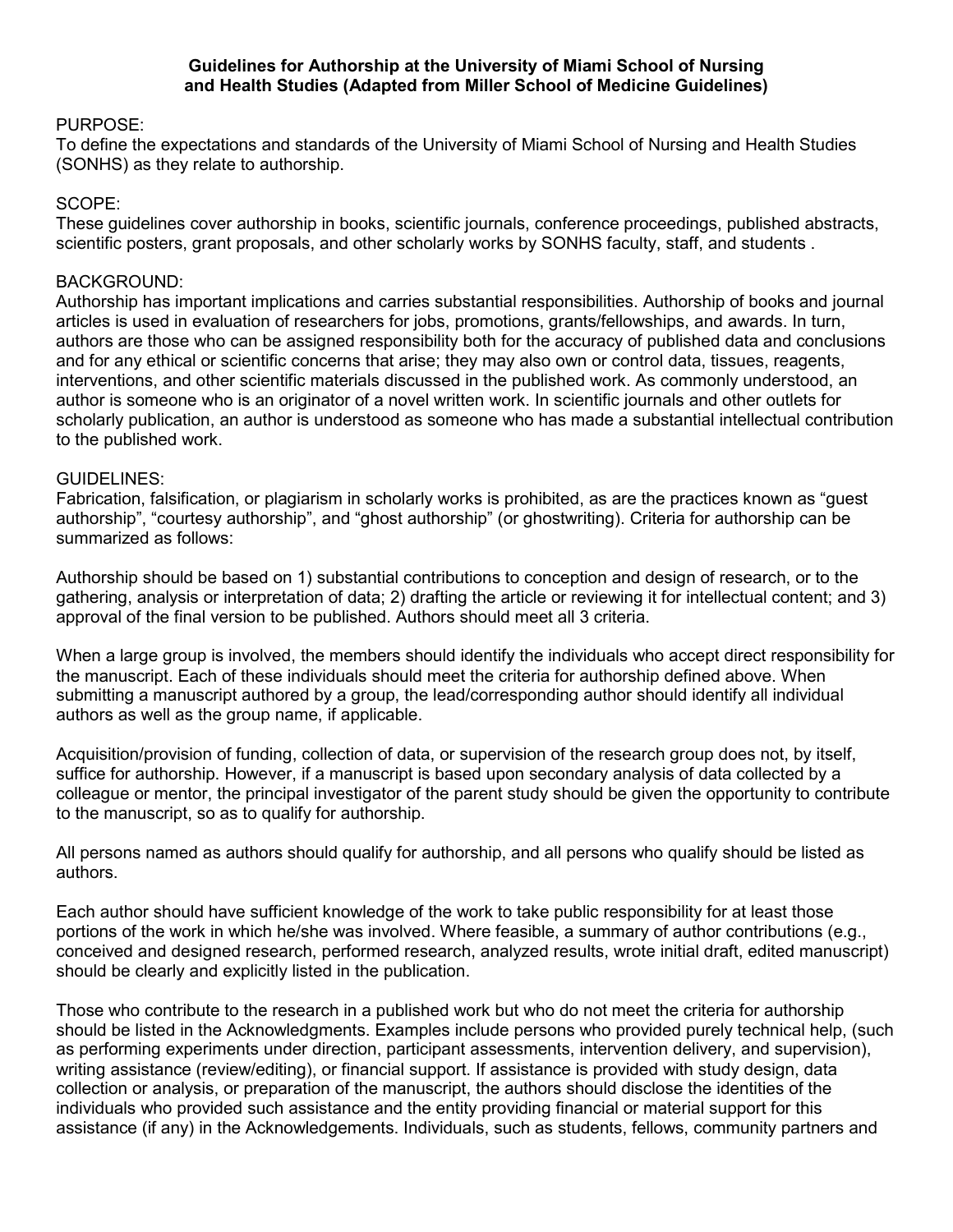research assistants, who provide substantial technical support for the research should be given the opportunity to contribute intellectually as well, so as to qualify for authorship.

Persons and groups who have made substantial contributions to the work but whose contributions do not rise to the level of authorship may be listed under descriptions such as "participating investigators," and their functions or contributions should be described—for example, "provided advice on study design", "critically reviewed the initial proposal", "provided technical assistance", or "enrolled study patients." Persons listed in the Acknowledgements should be asked for permission to be listed, since acknowledgement of contributions to an article may imply agreement with or endorsement of the article's findings or conclusions.

Authorship decisions. Decisions about inclusion/exclusion of authors, and their listed order in the published work, should be made jointly by the authors. A person may refuse to be listed as an author despite having made substantial intellectual contributions; this however may not be done deliberately to subvert the prohibition on "ghost authorship" described below. Discussions about authorship and author order should occur as early in the research process as feasible, to reduce the probability of later disputes. The "lead" or corresponding author should lead authorship discussions. Each research group leader should ensure that all members of the research team understand the group's authorship policies and practices. This information should ideally be conveyed at the time that a person joins the research group.

When disputes about author inclusion or author order arise, they should be handled by consensus among the group of authors, or, if necessary, by disinterested individuals chosen as arbiters by the group, such as the consult service offered by the University of Miami Ethics Programs. If the arbiters selected by the author group cannot provide a resolution acceptable to the group, the dispute should be brought to the Associate Dean for Research or other SONHS leadership for arbitration.

"Ghost Authorship". The practice of "ghost authorship" or "ghostwriting", in which a person who has made substantial intellectual contributions to the writing of a submitted article is not listed as an author, is prohibited. Persons who make substantial intellectual contributions to the writing of a manuscript should be allowed to approve the final version and thus to qualify for authorship.

"Guest Authorship". The practice of "guest authorship" or "courtesy authorship", in which a person is listed as an author despite failing to meet the requirements for authorship, is prohibited.

Authorship of grant proposals. As with all research-related work, fabrication, falsification, or plagiarism in the writing of grant proposals is prohibited. "Self-plagiarism", in which investigators "re-cycle" their own writing (previously used in other documents) may be acceptable in grant proposals, but citation should be used when feasible. Material developed for a grant application may be used in a publication; however the usual authorship guidelines apply. Data, written material, or figures originated by or obtained from another party may not be used in a grant proposal without explicit written permission from the individuals who originated the work. Agreements about who will be Principal Investigator(s), Co-Investigators, unpaid collaborators/consultants, etc, and their (paid and unpaid) efforts should be joint decisions of the investigators involved. Discussions about these issues should occur as early as possible in the grant writing process. Submittal of the same or substantially similar grant proposals to more than one funding agency is permissible, as long as 1) this is permitted by each of the involved funding agencies, 2) this is made clear in any "Other Support" sections of the relevant grant proposals, and 3) agencies are notified of any scientific/financial overlap in grant funding by the time of award(s). In the case of "limited submissions", where there are limits on the number of proposals that may be submitted by the University or SONHS ,, investigators must make clear at the time of the competition whether they plan to submit a substantially similar grant to a different agency.

Students as First Authors. Students publishing manuscripts that are principally derived from a course assignment, doctoral dissertation or capstone should be the first author. Faculty members and others must meet the same criteria for authorship as stated above. Merely reviewing and editing does not qualify for authorship. Further, faculty members should not assume that they will be invited to be an author on their students' manuscripts.